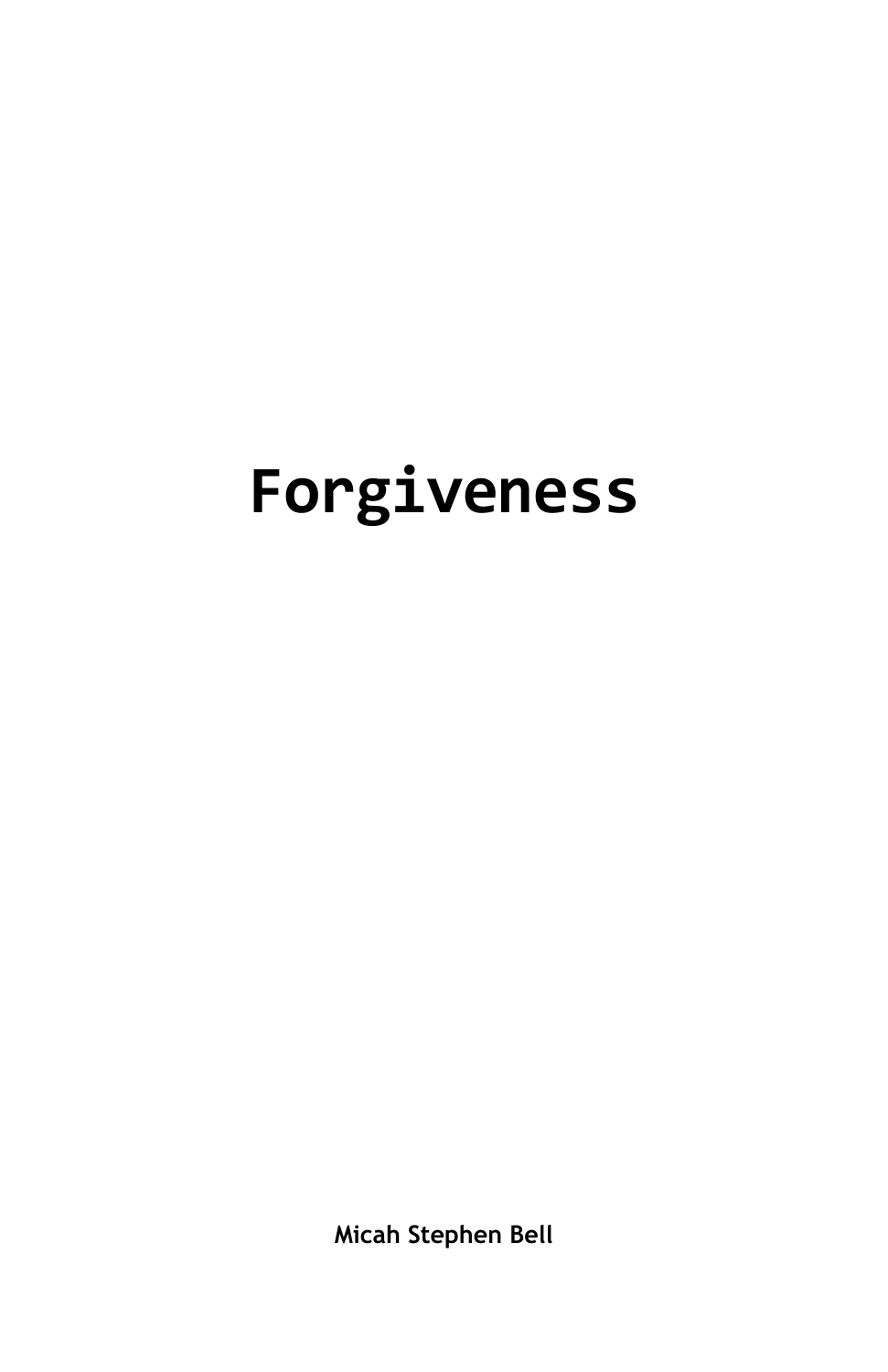#### © Copyright 1997 by Micah Stephen Bell Edited and updated 2009 ISBN 1-891050-14-1

#### **ALL RIGHTS RESERVED**

For use of the material in this book, please, contact publisher Permission is usually granted.

Published by The KEY Ministries Publishing 3201 West Pipeline Rd Euless, TX 76040-6201 (817)283-1700 [info@keyministries.org](mailto:info@keyministries.org)  [www.KeyMinistries.org](http://www.KeyMinistries.org) [www.keydeliverance.org](http://www.StreamsOfTruth.org)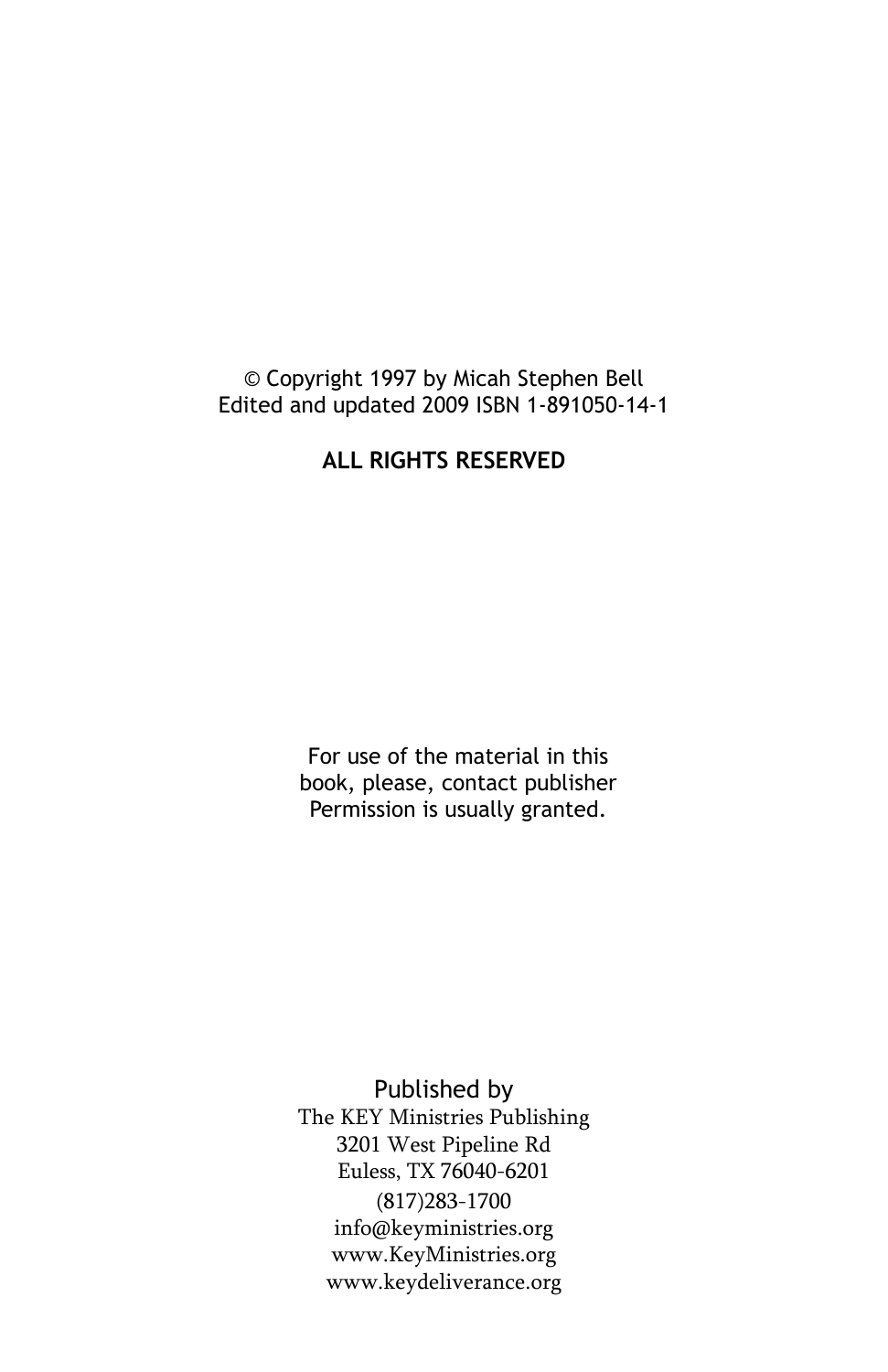## **Contents**

**The Greatest Power on Earth 1 The Devastation of Bitterness 3 How to Know if You have Unforgiveness 6 Why am I Unforgiving and Bitter? 9 Getting Rid of Bitterness 13 A Prayer of Forgiveness 17**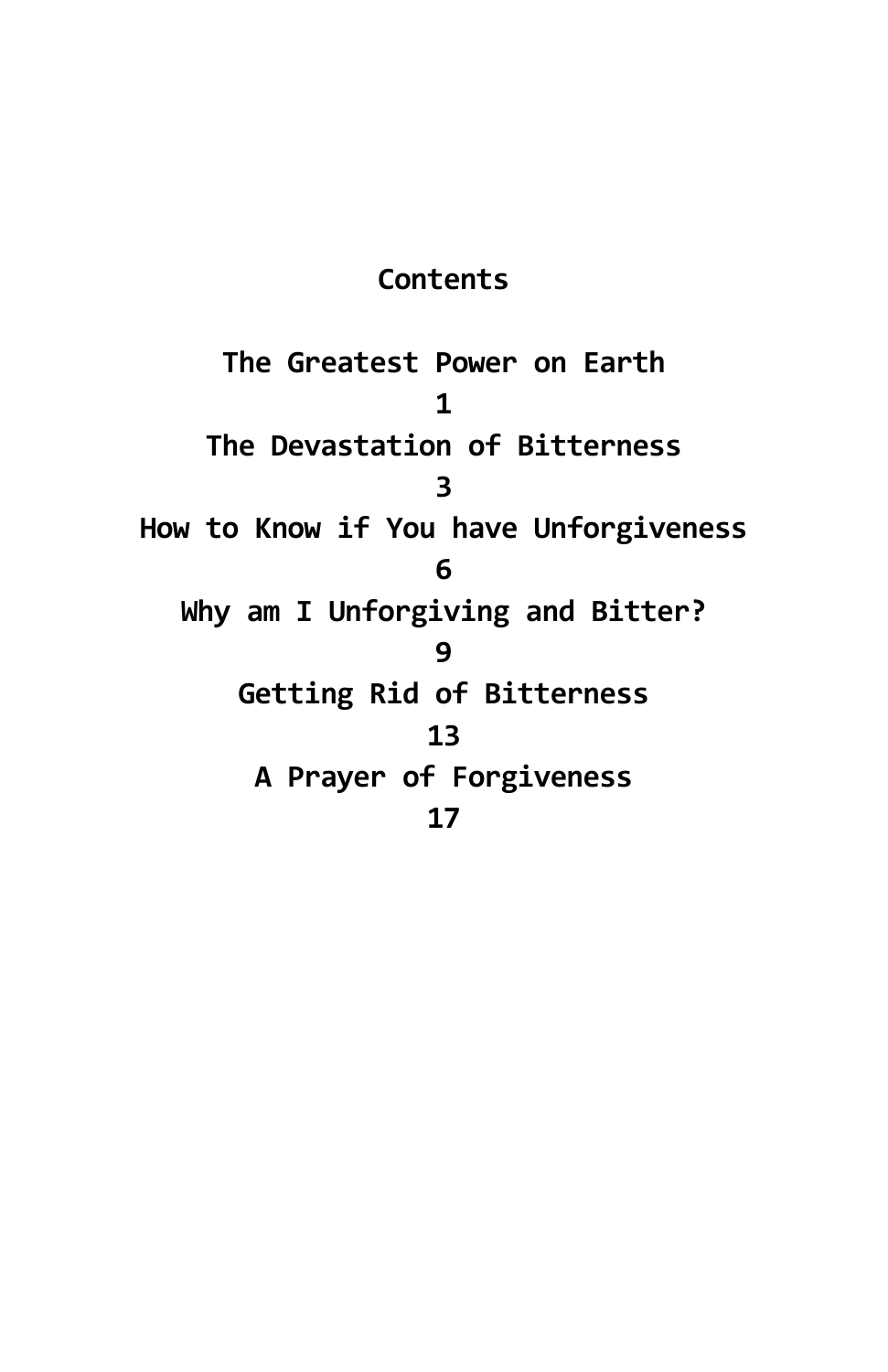## **Preface**

An apocalyptic sign for the end of this age is found, in the book of Revelation.

**"Then the third angel sounded: And a great star fell from heaven, burning like a torch, and it fell on a third of the rivers and on the springs of water. The name of the star is Wormwood. A third of the waters became wormwood,and many men died from the water, because it was made bitter." —Rev. 8:10-11**

Wormwood is made into a drink which not only intoxicates but drugs, brings stupor and even death. References to wormwood in the Bible usually refer to the bitterness of sin and judgment.

Another sign in this passage of Scripture is the falling star. Stars represent dignitaries and leaders on the earth. As never before, we are seeing leaders fall—especially spiritual leaders. Many, as they observe these leaders (who are often their idols) go down, become bitter and disenchanted. As the Word of God says: "Many men die  $(sic)...$ "

Primarily, people are dying spiritually as they fall away from their passions for the Lord and His Kingdom. The killer is bitterness.

This need not be. There is a way out and back into the refreshing joy of the Kingdom of God—also back into the power of the Holy Spirit bringing healing and health.

My prayer is for this book to help everyone who reads it to come anew or initially to that spring of living waters of forgiveness Jesus Christ has opened for all.

Peace, Micah Stephen Bell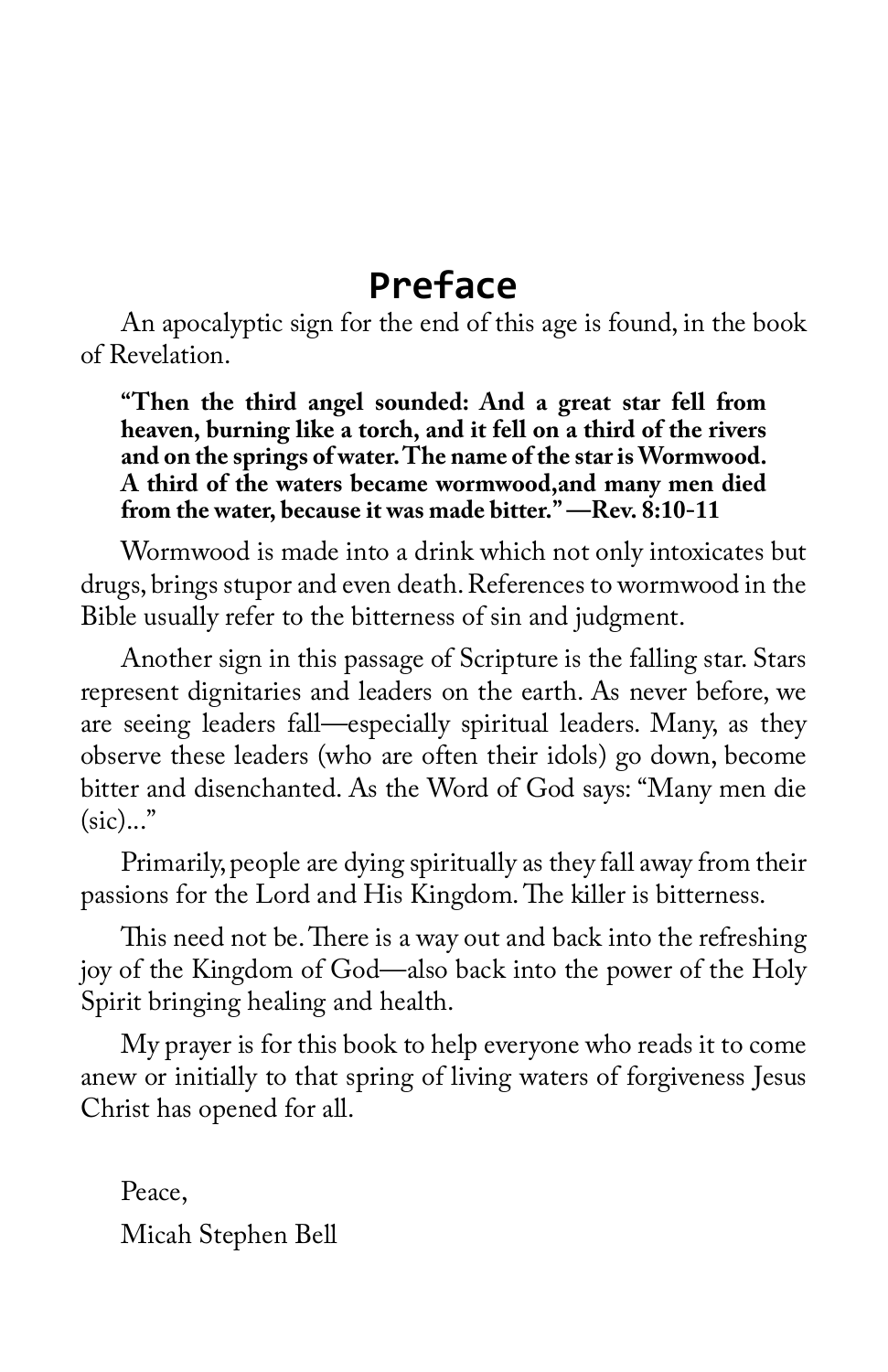## **The Greatest Power on Earth**

### **Introduction**

There is a power within every human being that can change the world and effect the entire creation. Perhaps, you don't know you have this ability, but you do. Most of us do not have the athletic ability to be a professional or the intellectual ability to probe the depths of quantum physics. Few have the billions of a Gates and Buffet to attempt to heal the world. But the playing field of life is completely leveled and all of us are created equal when it comes to the ability to choose to forgive. It is the greatest power on earth. Through this power, the God of the universe is saving His creation.

Unforgiveness has plundered the world.

It is the cause of wars, murder and divorce. The emotional revenue of unforgiveness is stress, anger, hatred and jealousy. Unforgiveness exposes the heart to emotional and spiritual wounds. It becomes a dictator of the soul and ironically subdues its host to control from the object not forgiven. Eventually, Unforgiveness gnaws its way into the physical body and plunders it with infirmities—even unto death.

Unforgiveness breeds terrorists wearing emotional bombs that ignite tempers spewing tearing shrapnel into other hearts and souls.

Surely, earth's greatest killer is not cancer, heart disease or some other physical malady. Earth's greatest killer is unforgiveness and heart bitterness.

Although bitterness slays its millions each year, it continues to remain hidden behind the medical arts' denial of the spiritual. How tragic to not look at the serpent lifted up and to die by this serpent's bite in the wilderness of unbelief.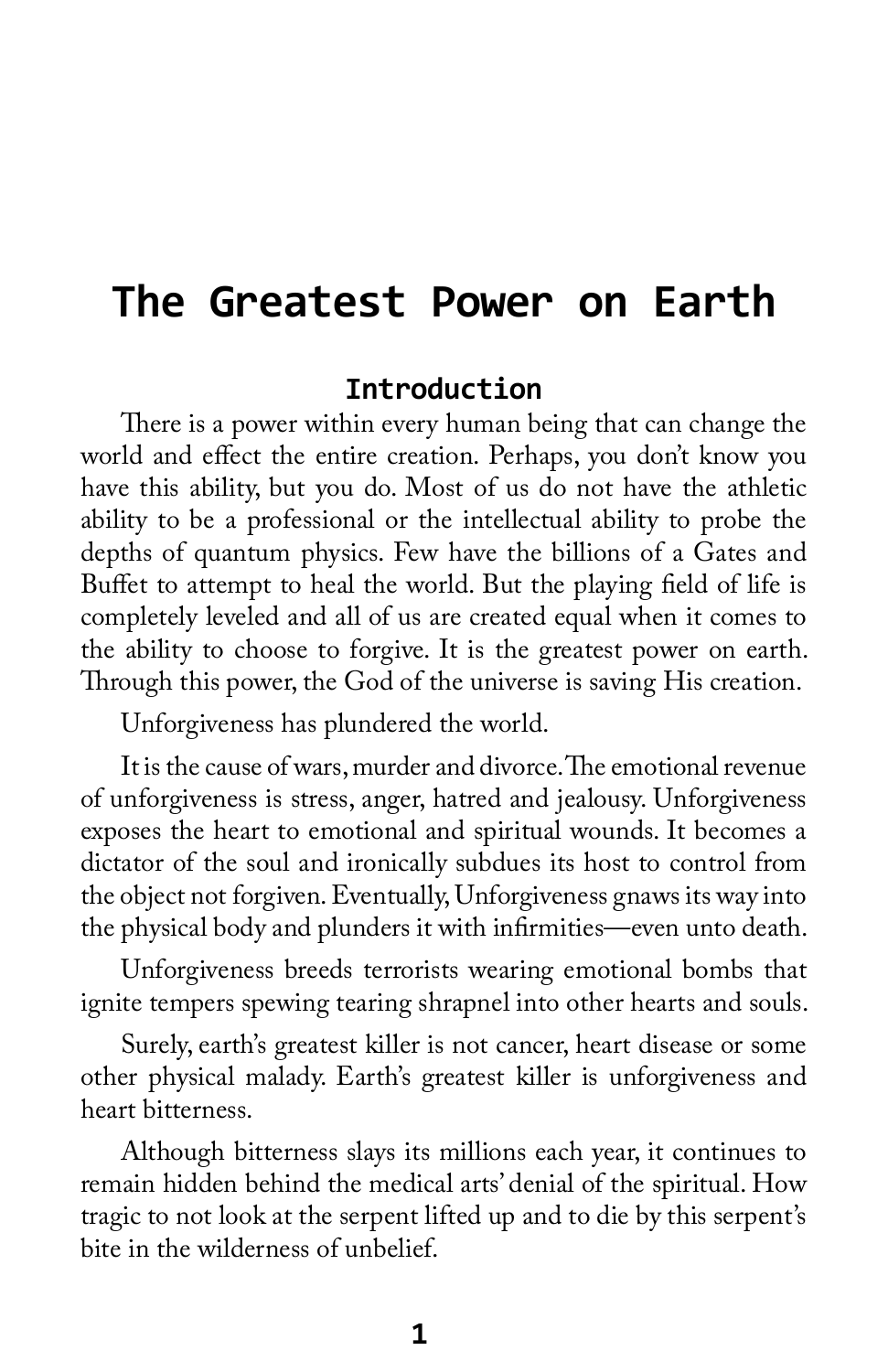God has not left us as helpless victims of disease and infirmities,nor abandoned us to the devices of man's paltry remedies

In reality—

We came from the invisible.

We return to the invisible.

Our day-to-day existence is rooted and influenced in the invisible realm of the spirit—for good or evil.

God's Word says we are souls. As souls we are to rule over our spirit part by yielding it to God's Holy Spirit once we are brought to life through the new birth. This rulership of our spirit man is by choice—decisions made by our will.

Once born again, there is no more important decision than to forgive. As God willingly forgives us when we look to Jesus Christ as our Savior (who gave His life as an acceptable sacrifice so God could forgive us), He requires us to forgive. As we are forgiven, so must we forgive. It is God's justice and wisdom.

There are absolutely no exceptions given by God—we must forgive. To not forgive leaves us vulnerable to the consequences of unforgiveness. We expose ourselves to the curses of the law through this sin.

If your choice is to not forgive anyone or anything, you may as well stop reading right now, but be warned you will suffer consequences of unforgiveness in your life. Perhaps, drugs will alleviate the inevitable symptoms for a while, but eventually unforgiveness will deliver you to spiritual, and eventually, physical death. Your diagnosis might be cancer, heart congestion, high blood pressure or some other name, but the fatal disease is really bitterness This muddy, rutted road to the grave will not be joyful or fulfilling.

Be warned also that bitterness can hide from its host. It can be a cunning adversary like a termite chewing away in the unseen foundations of your soul. Countless well-meaning souls have professed total meekness and then discovered hidden growths of this wormwood when seeking healing or deliverance from God.

The good news is that there is a cure. This cure brings not only divine healing, but also divine health. Read on.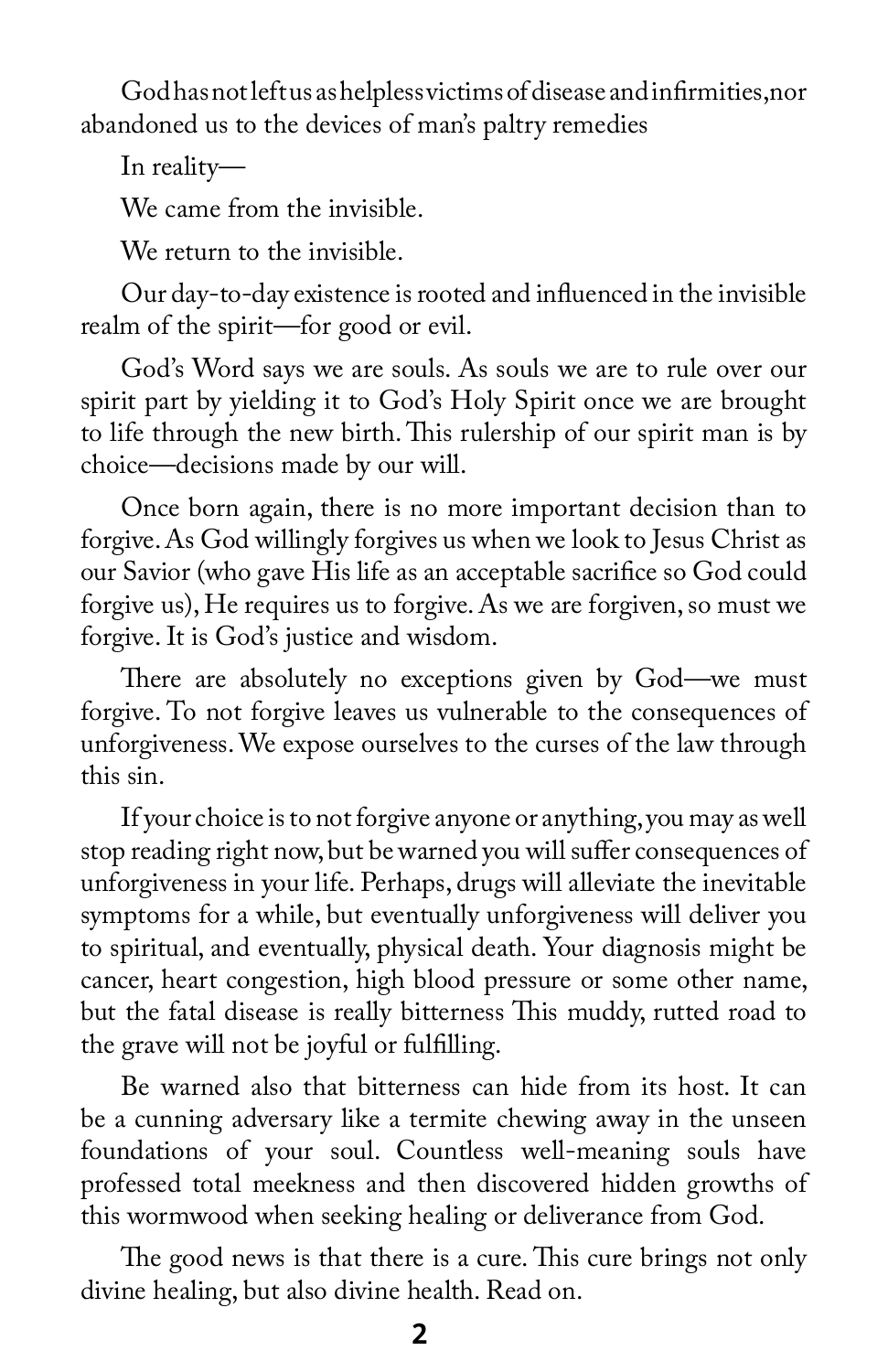## **The Devastation of Bitterness**

**"Pursue peace with all people, and holiness, without which no one will see the Lord: looking carefully lest anyone fall short of the grace of God; lest any root of bitterness springing up cause trouble, and by this many become defiled.' -Hebrews 12:14-15**

If bitterness simply killed its host, perhaps one could justify going to the grave so infected. Like cigarette smoke, though, bitterness spreads its residue until everyone within range begins to smell like the smoker. It is toxic even to the innocent bystander, if exposed long enough.

Personally, bitterness tears the spirit and poisons the soul. In the Bible, Cain's life vividly shows this. When God could not accept his offering, Cain became very angry. The Hebrew translation in the Schocken Bible says he became "exceedingly upset." The passage then says Cain's "face" or countenance fell. Cain was obviously affected personally and physically by his temper. Proverbs 14:30 tells us: "A sound heart is life to the body, but envy is rottenness to the bones."

Bitterness leaves one unforgiven and breeds deception. A bitter person begins to believe God does not care for or love him. The feelings of rejection often lead to immorality with all of its intimate consequences.

Bitterness has devastating effects in three critical areas:

It affects your relationship with God. Hebrews 12:14 tells us to "Pursue peace with all people, and holiness, without which no one will see the Lord." Bitterness will cut you off from God.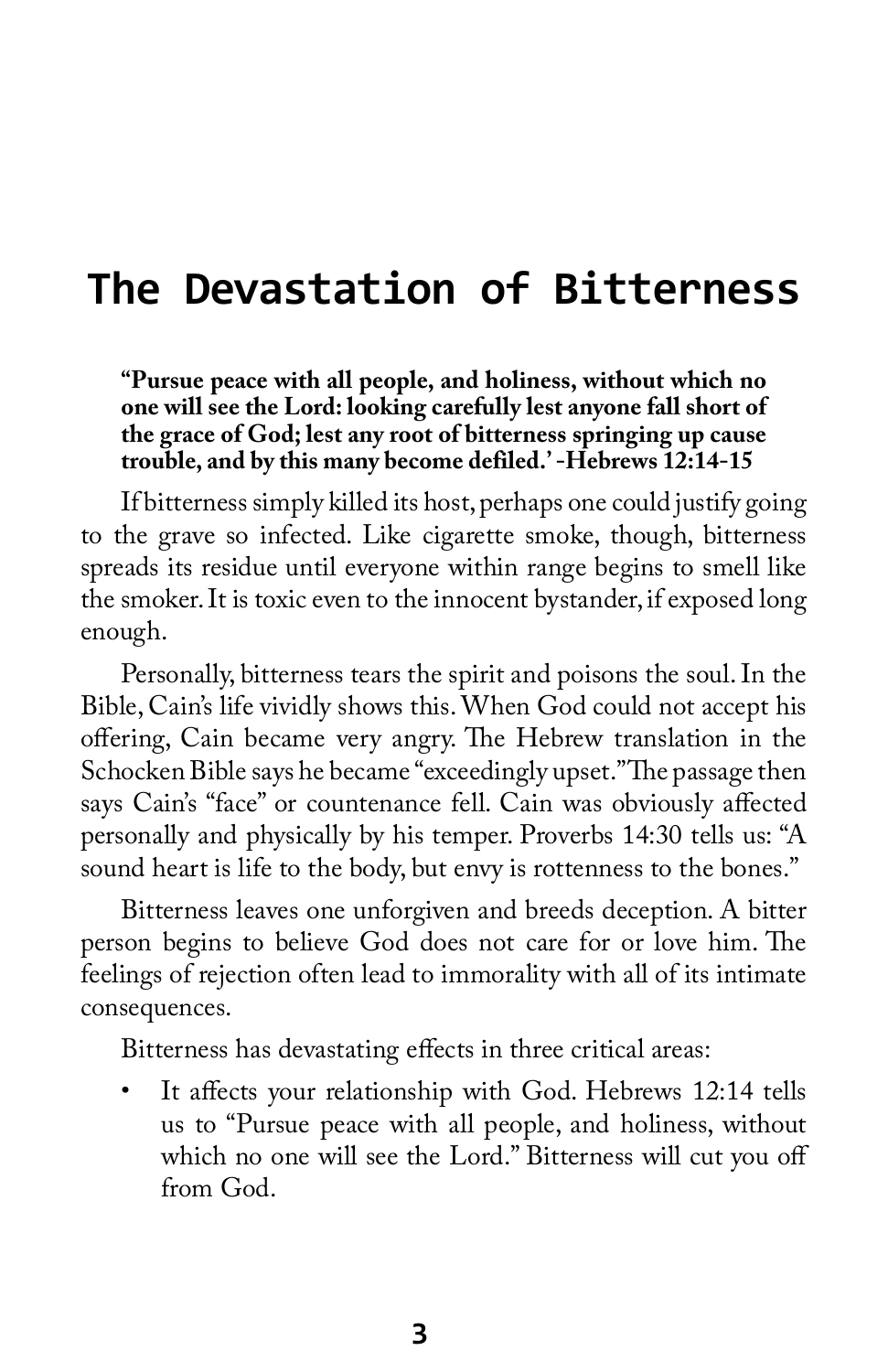- It affects your relationship with yourself. Hebrews 12:15 says bitterness will cause one to fall short of the grace of God and cause one trouble. You begin to turn on yourself. Selfcriticism, condemnation and rejection creep in.
- It affects your relationship with others. "Many become defiled."

Bitterness certainly affects our peers. The bitter one builds walls of personal isolation with feelings of loneliness and self-pity. This leads one to believe he or she is a victim trapped and helpless to do anything but lash out. The target is not always the accused. It can be any available party. Eventually, relationships are broken. As the lifegiving cords of love are severed, the root of bitterness grows deeper and the bondage stronger.

Ironically, withholding forgiveness causes a bondage to the very one so hated. In fact, unforgiveness causes idolatry. The one hated is held above God and therefore becomes a god in the bitter one's life.

Bitterness has public and political effects in one's life. The outcome of all bitterness is murder. Look at Cain again. In Genesis 4:6-7, the Schocken Bible says: "YHWH (God) said to Kayin (Cain): Why are you so upset? Why has your face fallen? Is it not thus: If you intend good, bear-it-aloft, but if you do not intend good, at the entrance is sin, a crouching-demon, toward you his lust—but you can rule over him."

Cain did not decide to rule over the demon. He gave place to it and murdered his brother. I John 2:11 says: "But he who hates his brother is in darkness and walks in darkness, and does not know where he is going, because the darkness has blinded his eyes." Chapter 3:11-12, 15 tells us: "We should love one another, not as Cain who was of the wicked one and murdered his brother. And why did he murder him? Because his works were evil and his brother's righteous.... Whoever hates his brother is a murderer, and you know that no murderer has eternal life abiding in him."

Although some can find the grace to forgive others, many cannot forgive themselves. One can cause others hurt by not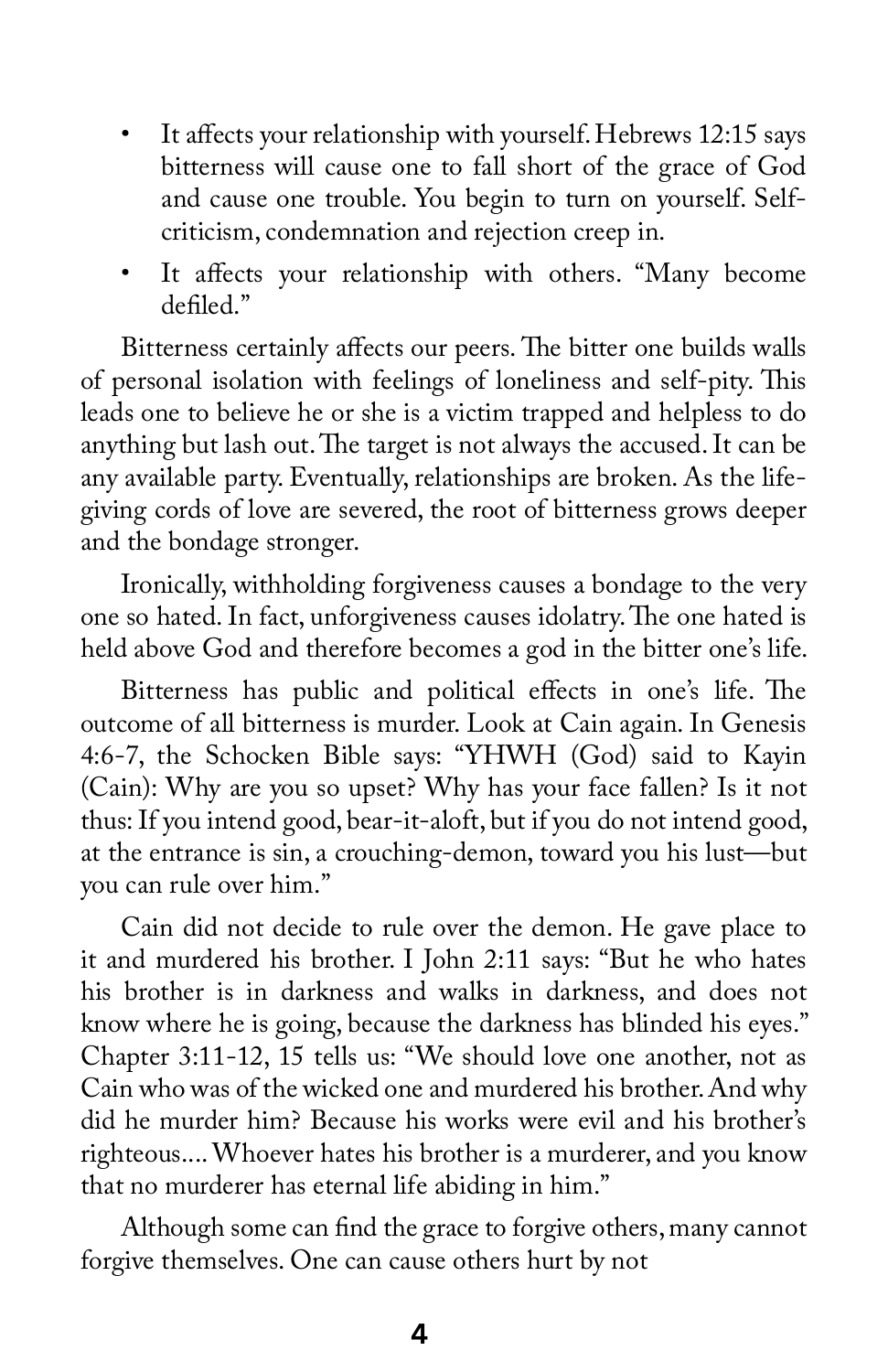forgiving them, but the real devastation comes to the unforgiver.

If we will not forgive ourselves, then we are saying that God has not also. Such an attitude fosters self-condemnation and guilt leaving one dysfunctional in many areas of life and especially in the spiritual realm.

Unforgiveness is devastating. Only through God can you know it.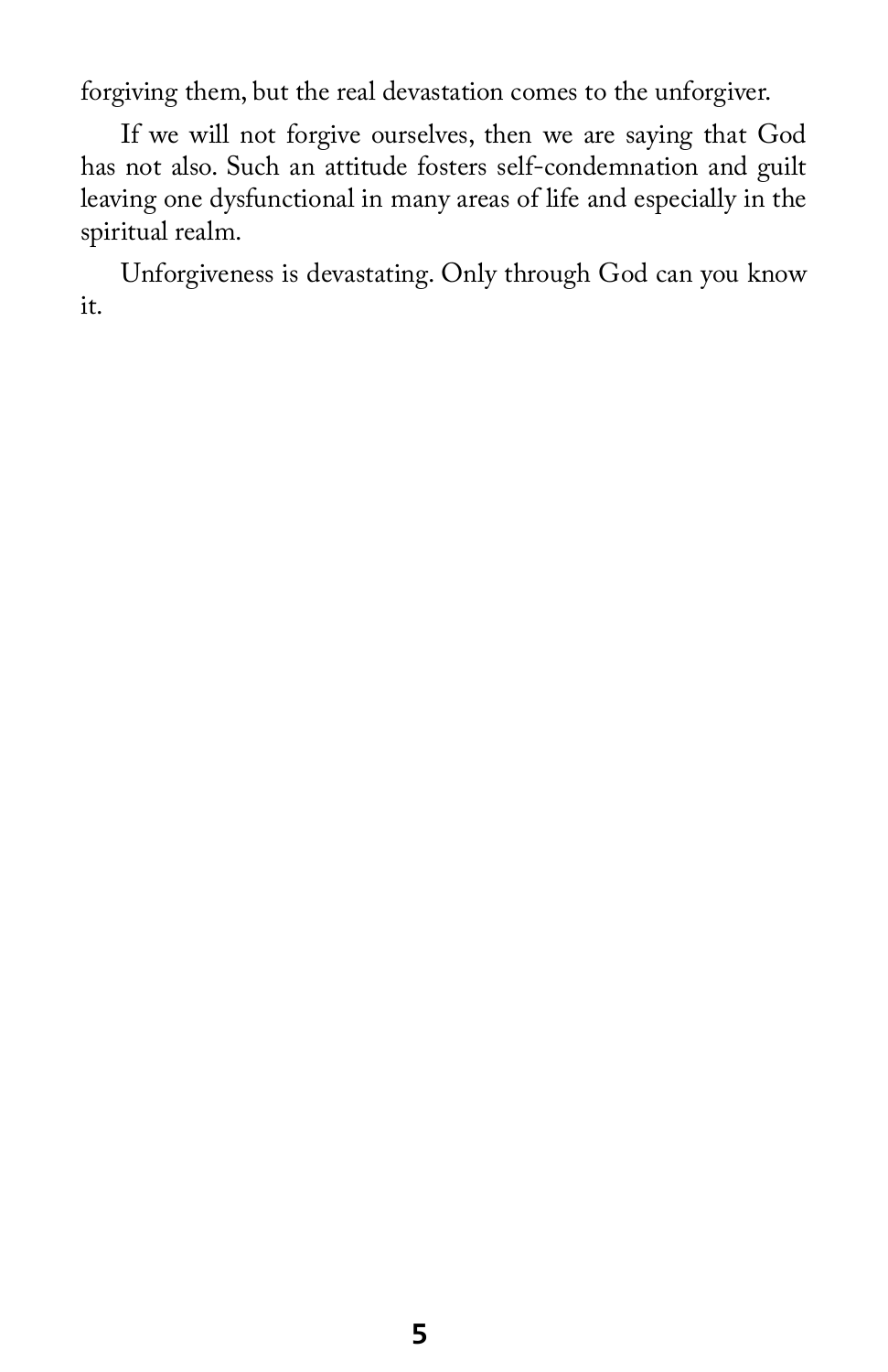## **How to Know if You have Unforgiveness**

#### **"The heart knows its own bitterness, and a stranger does not share its joy." —Proverbs 14:10**

Many people are in denial about their unforgiveness. Unforgiveness can integrate into a personality and camouflage itself to the host. Almost without exception, if you honestly dig deep enough into your heart, you will find hidden unforgiveness.

Unforgiveness has distinctive symptoms, but symptoms are not the real problem. Symptoms are like the visible part of a tree. All the while, the real problem lies hidden in the roots under the ground. The axe must be laid the roots to truly destroy a tree. So it is with unforgiveness. The root of unforgiveness is bitterness.

Unforgiveness with its bitter root usually manifests the following symptoms:

## **Anger, angry outbursts or temper over reaction to situations**

Temper tantrums hurt. Feelings of others are abused and the host goes away unsettled and usually guilt laden. Angry outbursts are a form of retaliation—a way to "get back" for the pain rendered in some relationship, usually, from the past. Anger will never be overcome until the bitter source is removed. Behind the over reaction is always some unresolved conflict.

## **Criticism or judgment - Constant negative observations**

Some folks always see the negative or ugly first. Instead of "rosecolored" glasses, they have "gray-colored" ones. A bitter root causes a person to see themselves as worthless and defiled. Because they have not confronted the unresolved root of unforgiveness, they remain in denial and project their distorted discernment on anyone and everything they see.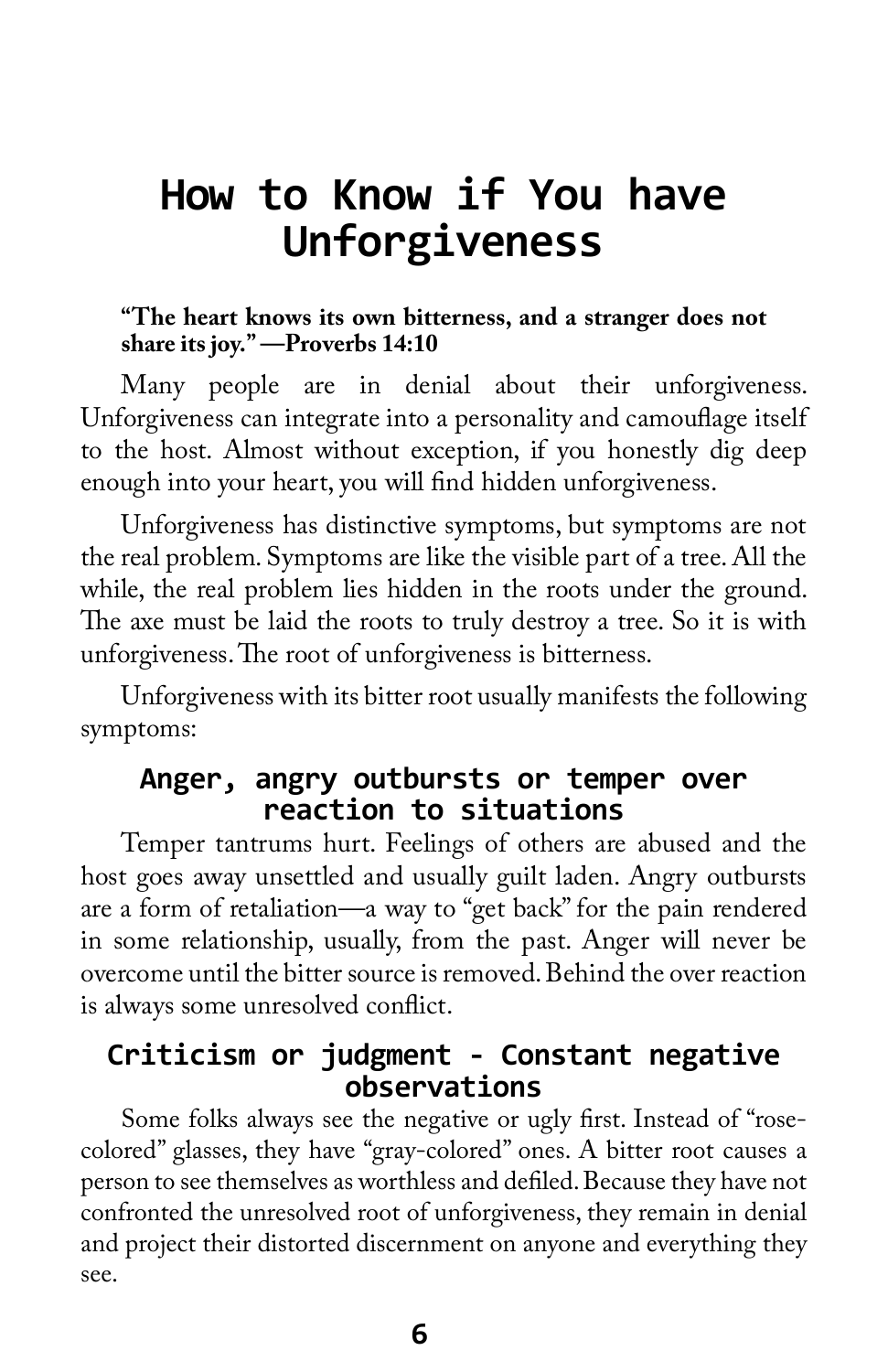## **Jealousy or envy**

Feelings of worthlessness and defilement leads to insecurity. The insecure person looks with envy at those "better-off" then himself. When some kind of relationship is developed, the insecure, bitter one is always jealous because of paranoid fear of losing any ounce of affection to another party.

## **Impatience and selfishness**

Strange as it may seem, a bitter root becomes a precious commodity. Like a dog licking its own wound, the bitter person nurses and protects the ugly lesion of hurt. Selfishness helps protect the scene of the crime, and impatience is the epitome of selfishness. The tap root feeding this uncomely garden is bitterness and unforgiveness.

## **Hatred - a subtle form of idolatry**

It could be said that hatred is unforgiveness in full maturity. Unforgiveness focused on another person, develops hatred. The focus of hatred is like worship. The hated person becomes godlike,a source of obsessive thinking and desire—desire to retaliate. This is idolatry. Ironically, what one hates, one becomes more and more like. It is a vicious circle of defeat and death.

## **No enduring relationships \* pattern of broken relationships**

The guile of one's bitter pool will eventually spill out in every relationship. Such a soul will usually have no close friends, at least, for very long. All that's left is the natural family, and sometimes even they must reject the fellowship of such caustic relatives.

## **Isolation.**

Bitterness often leads a person to isolate themselves. The inner pain increases when around other people because it heightens the awareness of the reason for the pain. You will find in every hermit a bitter pond. "A man who isolates himself seeks his own desire; he rages against all wise judgment." —Proverbs 18:1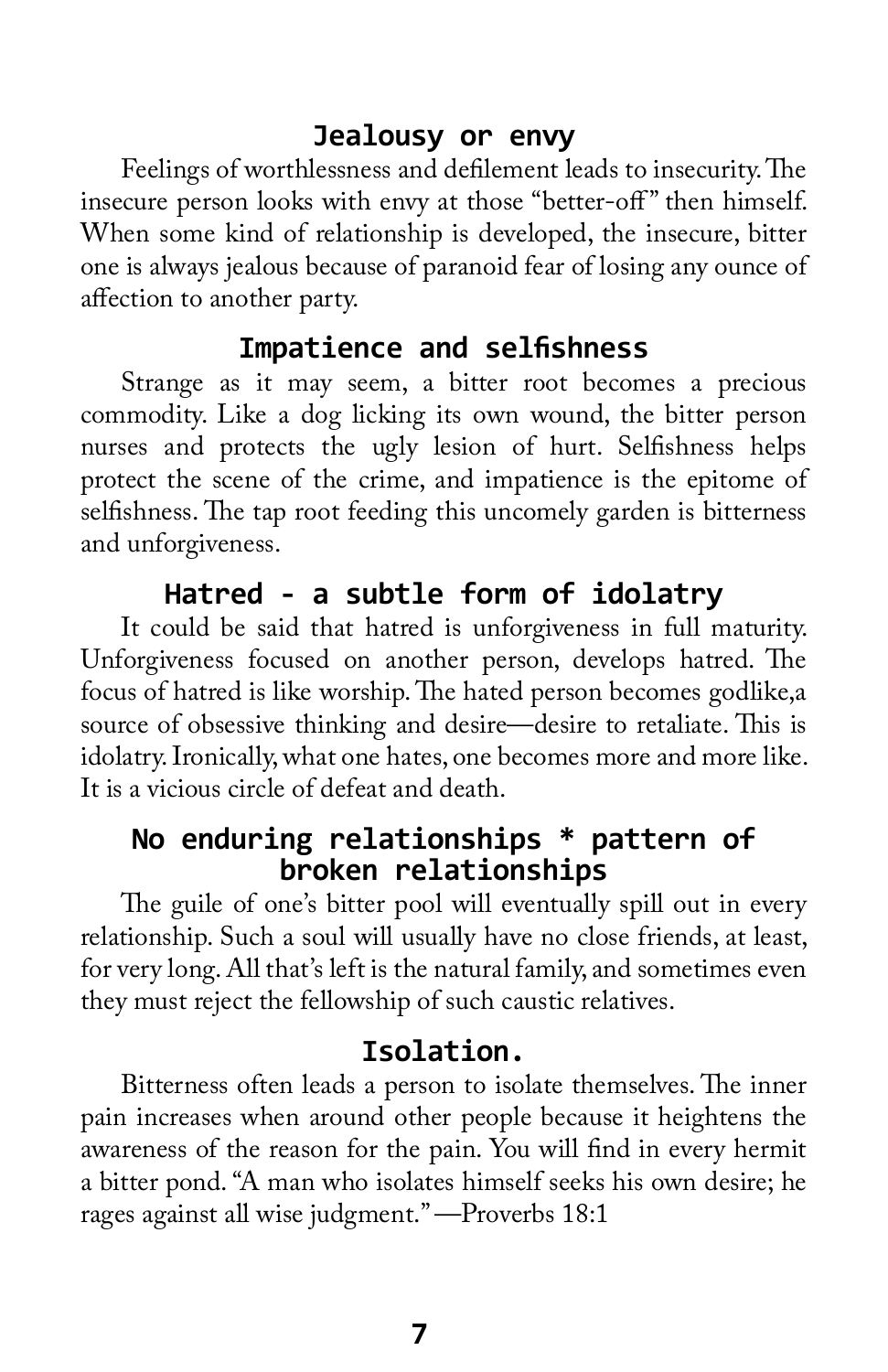### **Heaviness and depression**

The Bible tells us that heaviness is a spirit. All moods are spirits, including depression. When an unclean spirit comes and is able to so influence, it is because of sin—the sin of unforgiveness.

## **Lack of the manifestation of God's natural gifting's—failure in life**

Bitterness from unforgiveness can sabotage a person's life dream. There are other hindrances such as occult exposures, but bitterness is less obvious and goes un-discerned. One with a bitter root will often find they are not interested in any kind of a spiritual life, or more devastating than that, will become fascinated, seduced and captured by the dark realm of the occult or witchcraft.

### **Infirmities**

Ultimately, the sewage of the pond of bitterness will defile the flesh. Infirmities are inevitable and usually numerous in bitter people. Drugs may alleviate the symptoms for a while, but without the offending source being removed, the agony of the illness will drag on and on.

Other indications of bitterness in one's life can be unanswered prayer, darkened or sad countenance and/or chronic guilt and condemnation. So often, one searches earnestly for relief, working from the assumption that all is forgiven, but to no avail.

This malady causes inappropriate responses. An act of kindness by another will elicit a self put-down or some other negative comment. The defiling spirit of bitterness cripples every opportunity for celebration of joy or sincere gratitude.

The Bible says the heart knows its own bitterness, but we must be willing to admit it. Rooting this out of your heart will make it fertile ground for new life in spirit, soul and body to produce the fruits of the Spirit.

If you desire such, it is essential that you know why and how you got this way to begin with.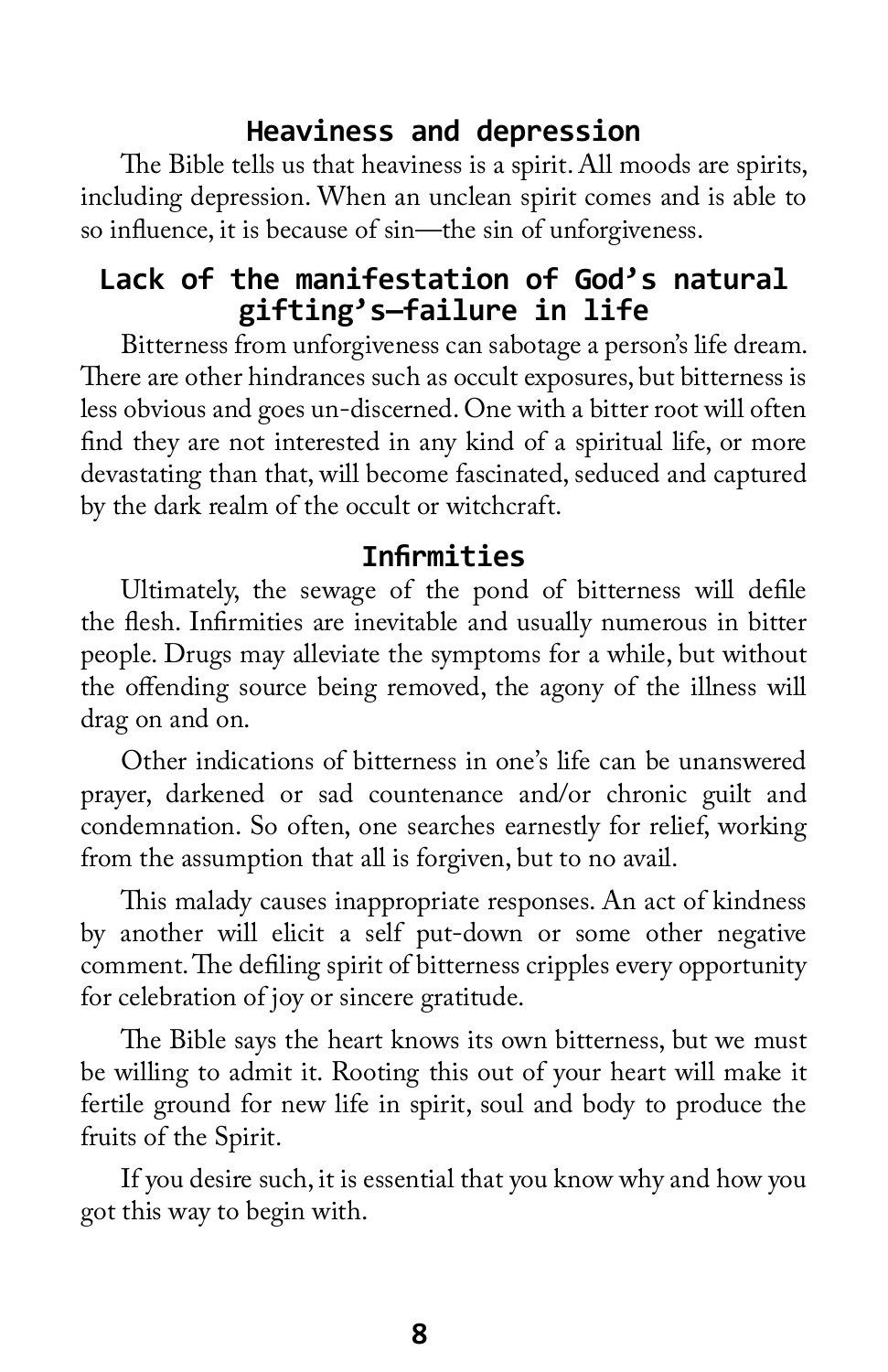## **Why am I Unforgiving and Bitter?**

#### **"The foolishness of a man twists his way, And his heart frets against the LORD" —Proverbs 19:3**

You may find this difficult to accept but, ultimately, we are bitter because we believe God has failed us. Most will not admit such; nevertheless, deep down inside, we feel God should be responsible in certain areas since it is God, the sovereign one, who is ultimately responsible for all thing on earth. Of course, it is people who hurt us, disappoint us or fail us, but after all, God being God, could He not have prevented it?

In frustration and lack of understanding, we say, "Why God?"

Following their great victory crossing the Red Sea, as we read in the book of Exodus, God let Moses and Israel go three days without any water. When God finally led them to a water hole, they were thrilled. Their joy was short-lived when they found the water bitter and undrinkable. Immediately they began to complain against Moses (who was the authority of God). They really knew Moses was trying to follow God's leadership, but they were afraid to accuse God directly. God's first test for His people was to flush up (and hopefully out) the bitterness of their hearts. Sad to say, they failed miserably. The watering hole was named Marah, meaning bitter. (See Exodus 15:22-27)

#### **Reasons for Bitterness**

In the sermon on the mount in Matthew 5, Jesus taught that the Kingdom of God consists of attitudes. Attitudes reveal one's heart or true self. The beatitudes are "Being-Attitudes."Throughout chapters 5 through 7 in Matthew, Jesus teaches ways to react in various situations. Each of these situations is occasion for bitterness, if one's heart is not established in forgiveness.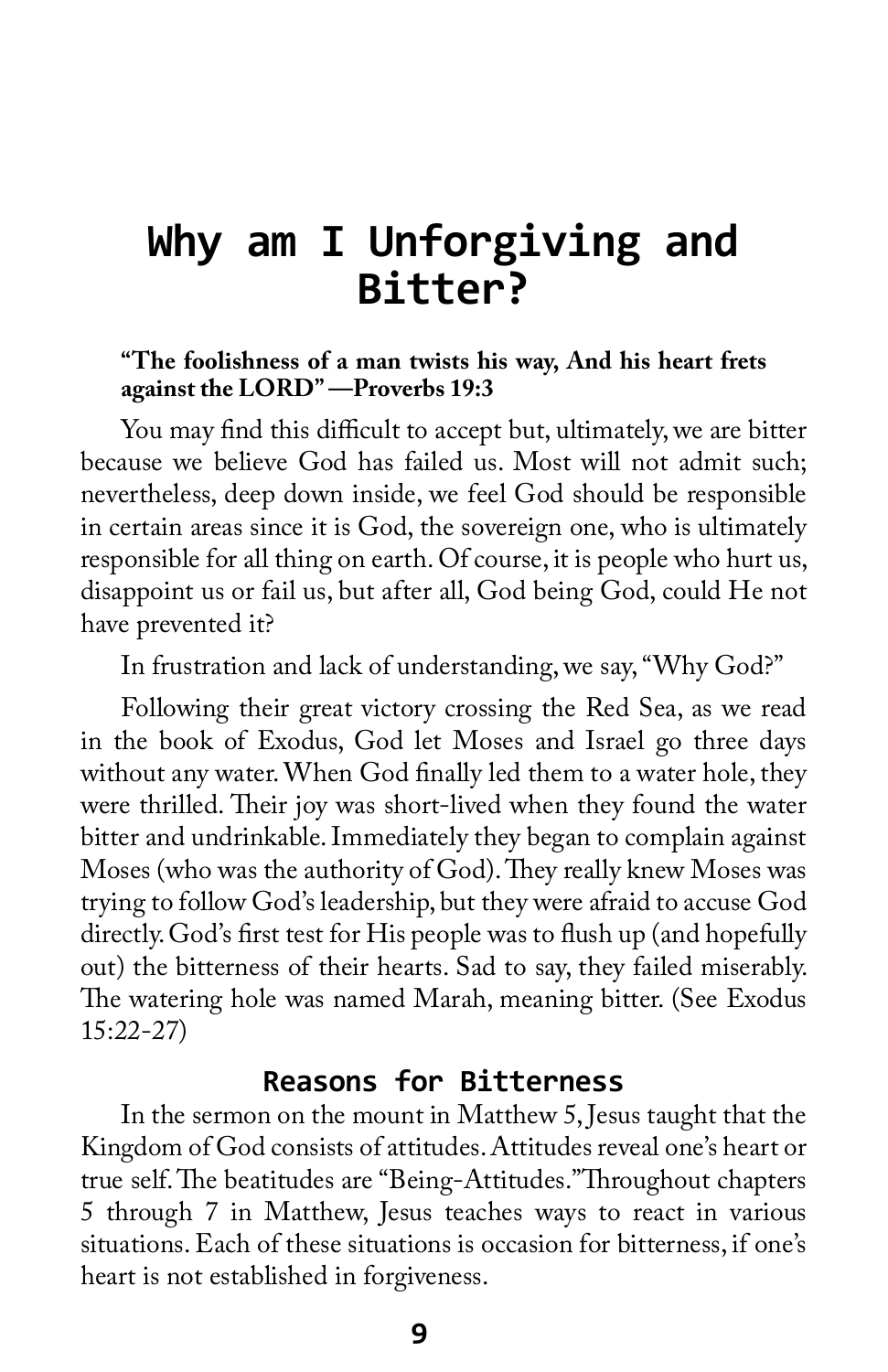### **Dominance or Control**

**"If your right eye causes you to sin, pluck it out and cast it from you; for it is more profitable for you that one of your members perish, than for your whole body to be cast into hell."—Matt. 5:29**

Dominance or control by anyone or anything can cause bitterness. Everyone is controlled in some way, although most are not aware of it. The most deceived are those without Christ who believe they are really free. Actually, they are totally controlled by the prince of the power of the air, the spirit who now works in the sons of disobedience... —Eph. 2:2-3

Lust can be a source of control as can addiction. The origin of strong desire can be a body member, such as the eye, or it can be an obsessive attachment to some possession or person. Fear causes us not let go of the obsession; consequently, bitterness, like a taproot,begins to grow in our soul.

### **Covenant Breaking**

#### **"But let your communication be, Yea, yea; Nay, nay: for whatsoever is more than these cometh of evil."—Matt. 5:37**

A covenant cannot be broken without consequences. Ask a spouse or child who has been touched by divorce. Breaking the covenant of marriage has far reaching and lifetime effects. Jesus warns of this in the preceding verses 31 and 32 of Matthew 5. Regardless of the situation or how justified the reason, breaking the intimate agreement of marriage always requires forgiveness and healing.

When promises are broken by anyone, the poison of bitterness can enter through the resulting wound. Once we experience broken promises, our trust erodes. With the loss of trust, we become suspicious and hopelessly bogged in a swamp of unforgiveness and bitterness.

### **Abuse of Authority**

**"And whosoever shall compel thee to go a mile, go with him twain." —Matt. 5:41**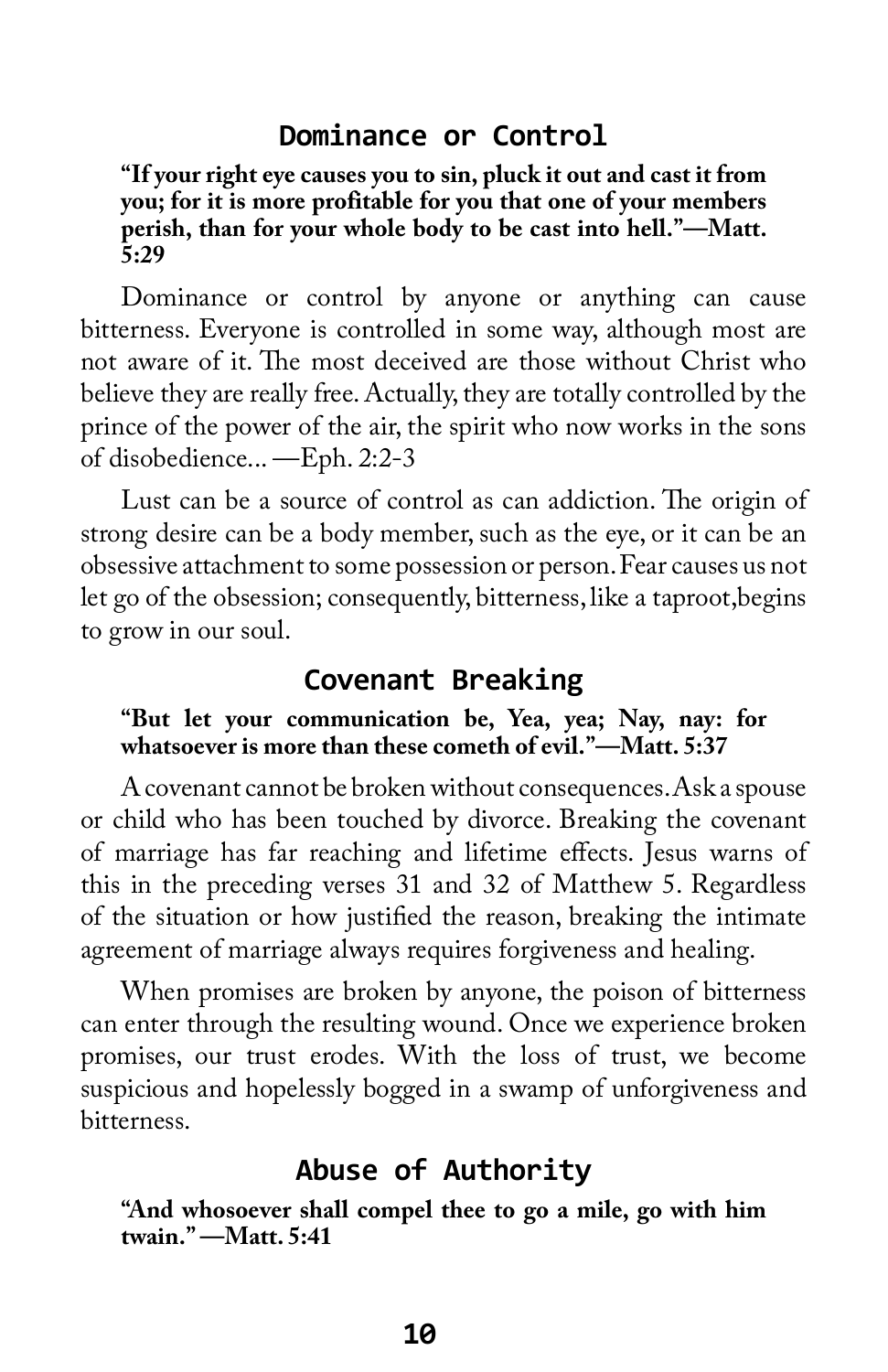Most of us have experienced what we have felt to be unfair demands from authority. Without a renewed submissive spirit, resentment is spawned that opens the door for bitterness.

Beyond unfair demands, abuse can come from a powerful authority figure that should be sheltering and protecting, not abusing. The abuse can be sexual, verbal or physical; regardless, the abused leaves one with deep roots of resentment and bitterness. Every victim of sexual or marital abuse is left with a deep growth of wormwood (a symbol and type of bitterness in the Bible) in their soul.

## **Inflicted Pain**

#### **"But I say unto you, Love your enemies, bless them that curse you, do good to them that hate you, and pray for them which despitefully use you, and persecute you." —Matt. 5:44**

Any experience or event that causes physical pain can open the door for unforgiveness and bitterness. A simple accident might never be forgiven, although forgotten.

Experiences that render inner or emotional pain are often buried beyond conscience awareness. Until understanding comes about its effects, many never realize their need to deal with such woundings.

Pain can be inflicted intentionally as well as unintentionally; nonetheless, it is real and hurtful to the receiver and eventually must be addressed if there is to be any hope to full healing and wholeness.

## **False Expectations**

#### **"For if ye love them which love you, what reward have ye? Do not even the publicans the same?"—Matt. 5:46**

It is not uncommon for us to expect something from someone they cannot give us. We may feel they "owe" us something such as love, respect or faithfulness. The other party may not even know how we feel toward them, but we continue to be offended when they fall short of our expectations.

Included in such thinking, though often not admitted, is the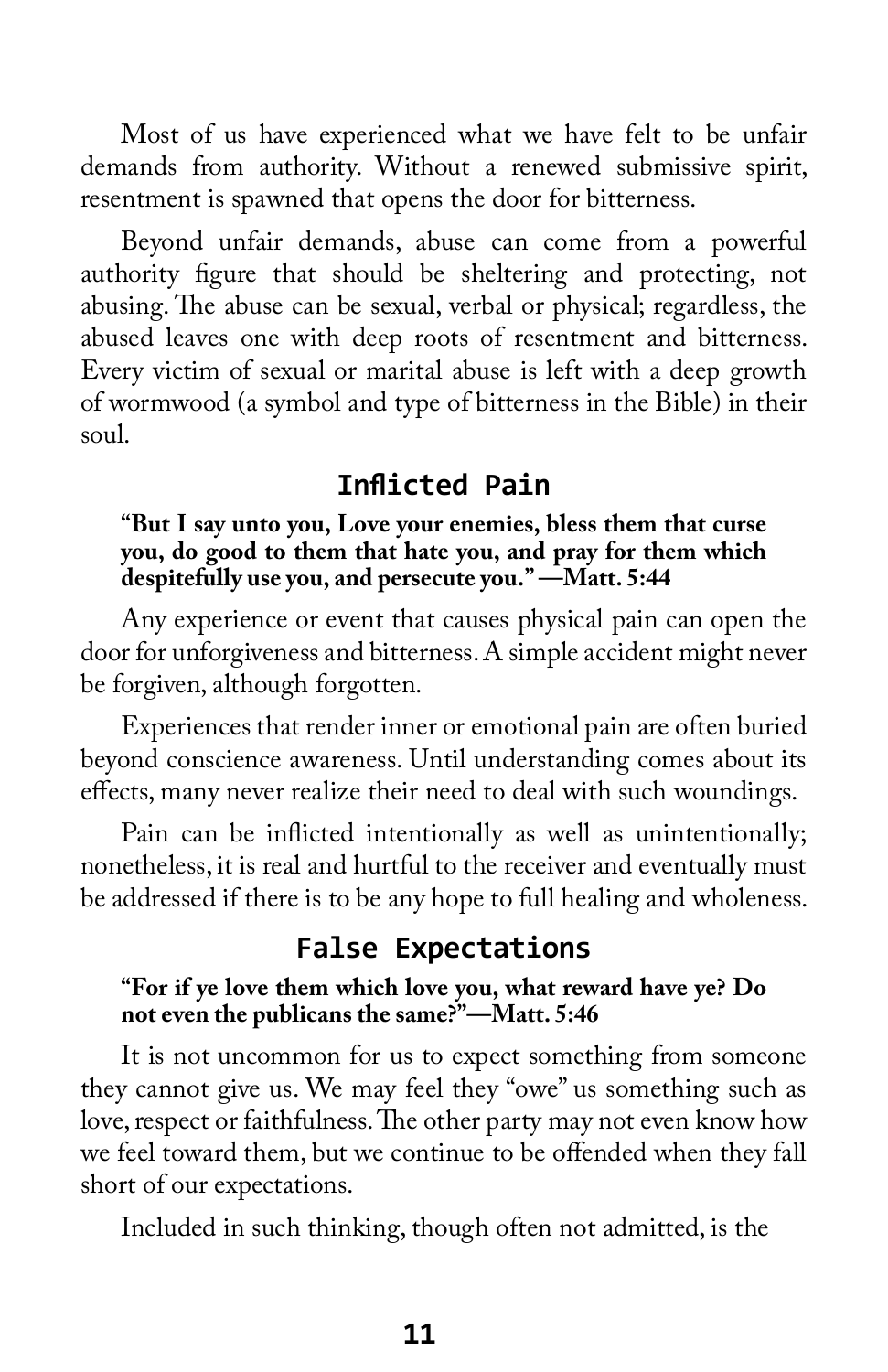conviction that God owes me certain things. We come back to asking, "Why, God?" Such an attitude reveals a deep root of bitterness.

In all cases, we are expecting rewards not promised.

We may go so far as to set expectations for ourselves that we cannot meet. It may be that we are seeking the wrong reward for our efforts; regardless, such goals, conscience or unconscious, only provide frustration and failure and fertile soil for the root of bitterness.

Ultimately, everyone starts out in life with the assumption they have a right to be loved. When love does not come, or it does not come in we way expected or demanded, we will become bitter if we do not learn to forgive.

Such was the case of Naomi (whose name means pleasant) in the book of Ruth, who felt God was punishing her because she lost her husband and two sons in death. Because of her refusal to admit her own unbelief and distrust, she chose to change her name to Mara (which means bitter).

**"And she said unto them, Call me not Naomi, call me Mara: for the Almighty hath dealt very bitterly with me. I went out full, and the LORD hath brought me home again empty: why then call ye me Naomi, seeing the LORD hath tes tffied against me, and the Almighty hath afflicted me?" -Ruth 1:20- 21**

All such thinking is foolishness, says God's Word, yet, we chose to fret against the Lord and not forgive.

Forgiveness is a choice! In it we choose life!

Why even hesitate?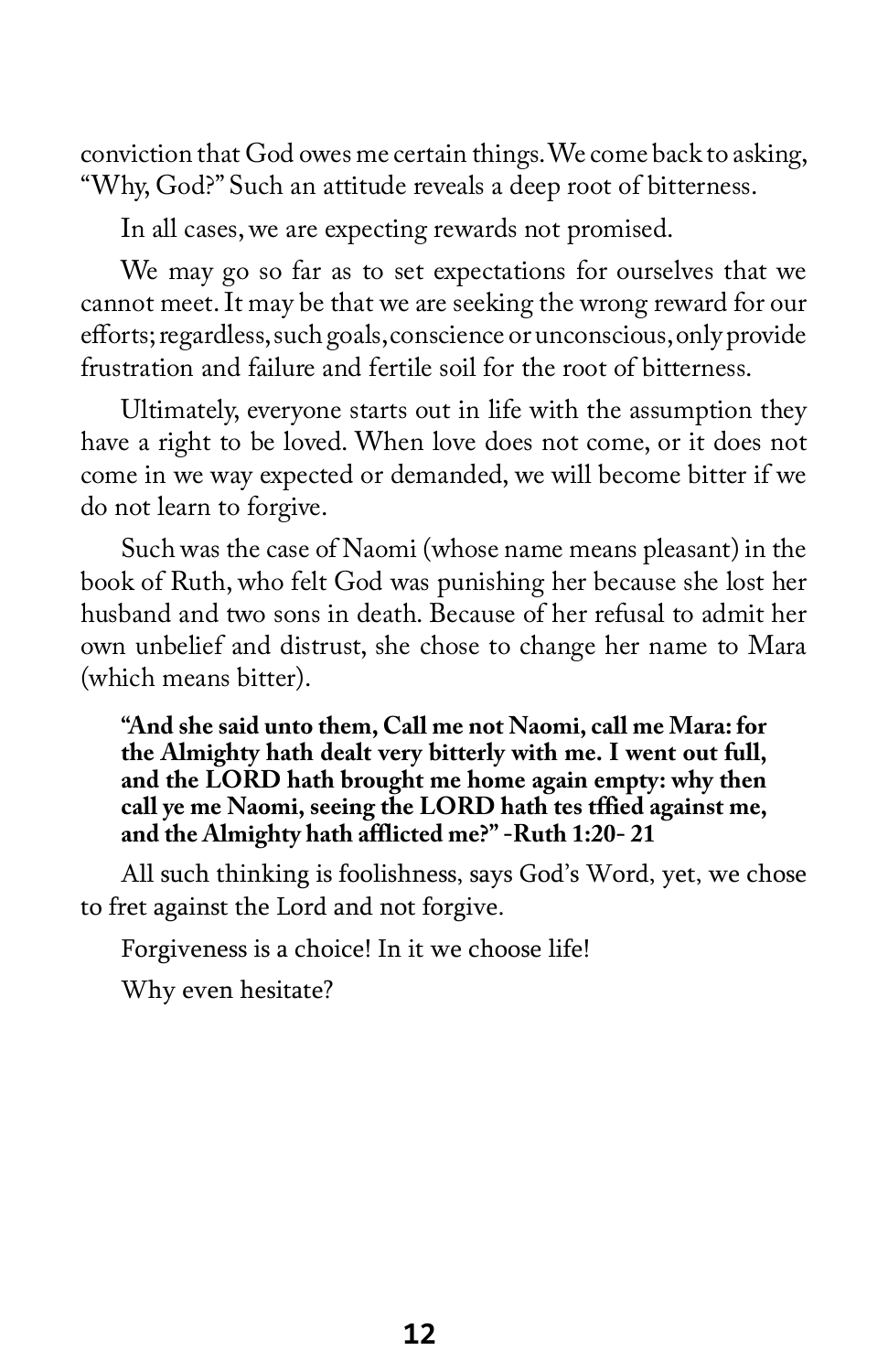## **Getting Rid of Bitterness**

**"And he cried unto the LORD; and the LORD showed him a tree, which when he had cast it into the waters, the waters were made sweet..." —Exodus 15:25**

We must forgive. Common sense requires it. Logic requires it. God requires it. We either forgive or diminish our life. It is a requirement of God. If we do not forgive, we will not be forgiven something we all desperately need. There is no intelligent or spiritual alternative.

Forgiveness is a choice. Emotions will rage against forgiving. The mind will present an airtight case of cold logic proving solid ground to not forgive. The flesh or physical body will come on stage urging retaliation, sometimes through force or violence. It is no light thing for a human to forgive. It is not natural or easy. It goes against the very core of his being, but it is crucial to our quality of life and eternal future.

Forgiveness is not condoning or overlooking. By forgiving we are not saying that what was done was right. Forgiveness does not hinge on right or wrong. We forgive because God forgives, and we are commanded to do the same.

Case closed.

#### **Who or What do we forgive?**

In simple words—EVERYBODY and EVERYTHING.

PEOPLE — Everyone, regardless of what they have done to us or not done for us—no exceptions.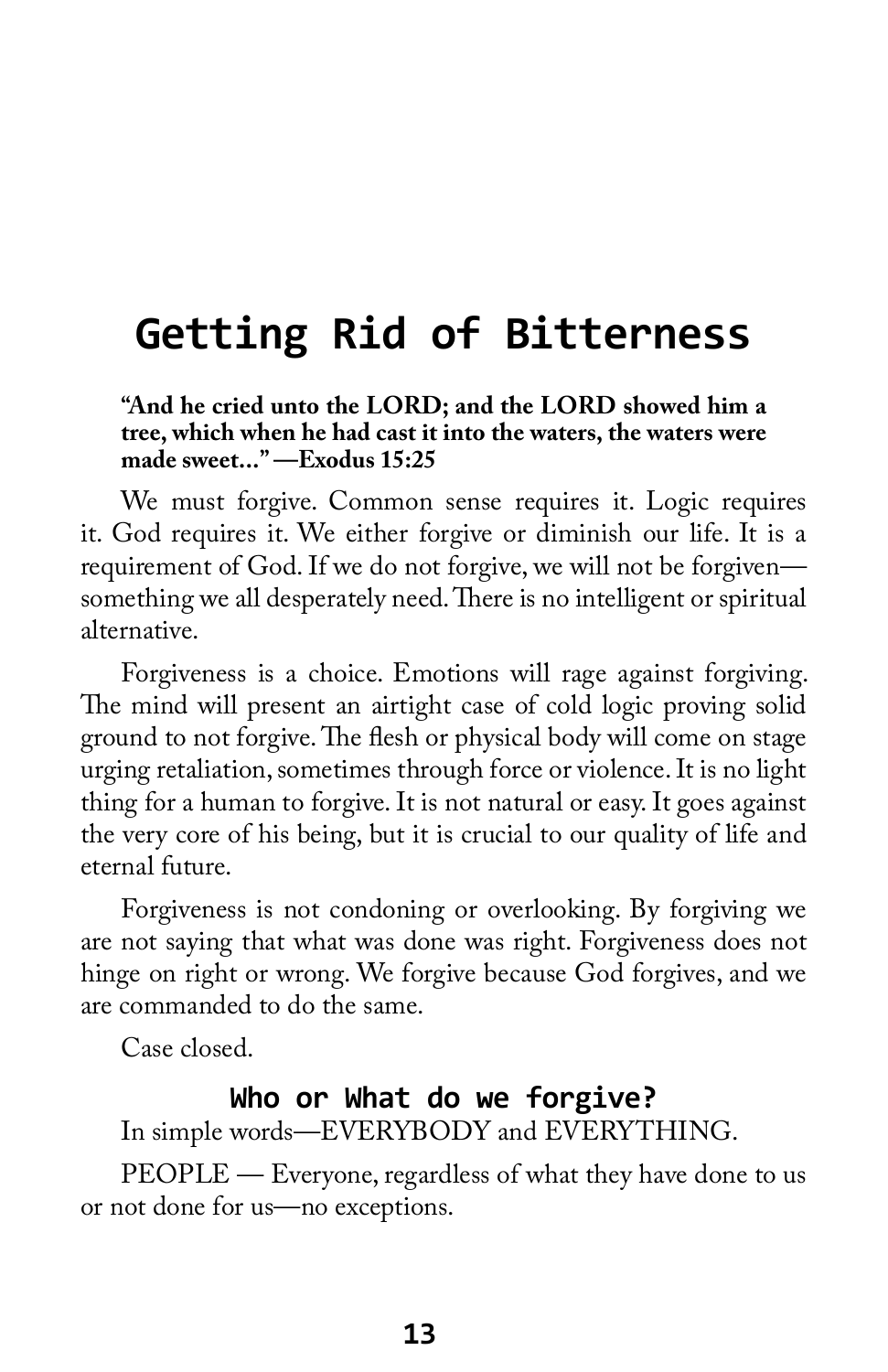SO-CALLED ACTS OF GOD - Everything in your life not understood—God is never unfair and He alone is sovereign.

SELF — Completely—looks, birth circumstance, intellectual ability, mistakes—all of it—God does. So must we.

## **How do we Forgive?**

We Choose to forgive.

Forgiveness begins with a choice. It is an act of the will.

We must push aside emotions, take dominion over our thoughts, constrain the fleshly desire to pay back—then choose.

The ultimate power for this action comes through the cross of Jesus Christ and His spilled blood. There can be no real forgiveness without acknowledgment of God's provision to help us do it. This is not some psychological technique—this is real Christianity.

When we choose to forgive, we choose to die—to take up our cross following the Lord as he willingly laid down His life.

**"Most assuredly, I say to you, unless a grain of wheat falls into the ground ana dies, it remains alone; but if it dies, it produces much grain." —-John 12:24**

## **We repent of Actions and Attitudes**

We must change our mind, which is what repentance really means. We choose to stop hating and hurting; stop being mad; stop being upset, frustrated, irritated, chafed and provoked.

We must stop thinking of ways to retaliate. Stop even thinking of what you would or should have done if you could only play that scene again. Getting back at someone never really "pays." It always costs in multiple consequences.

## **Make Restitution**

Often total forgiveness requires recompense.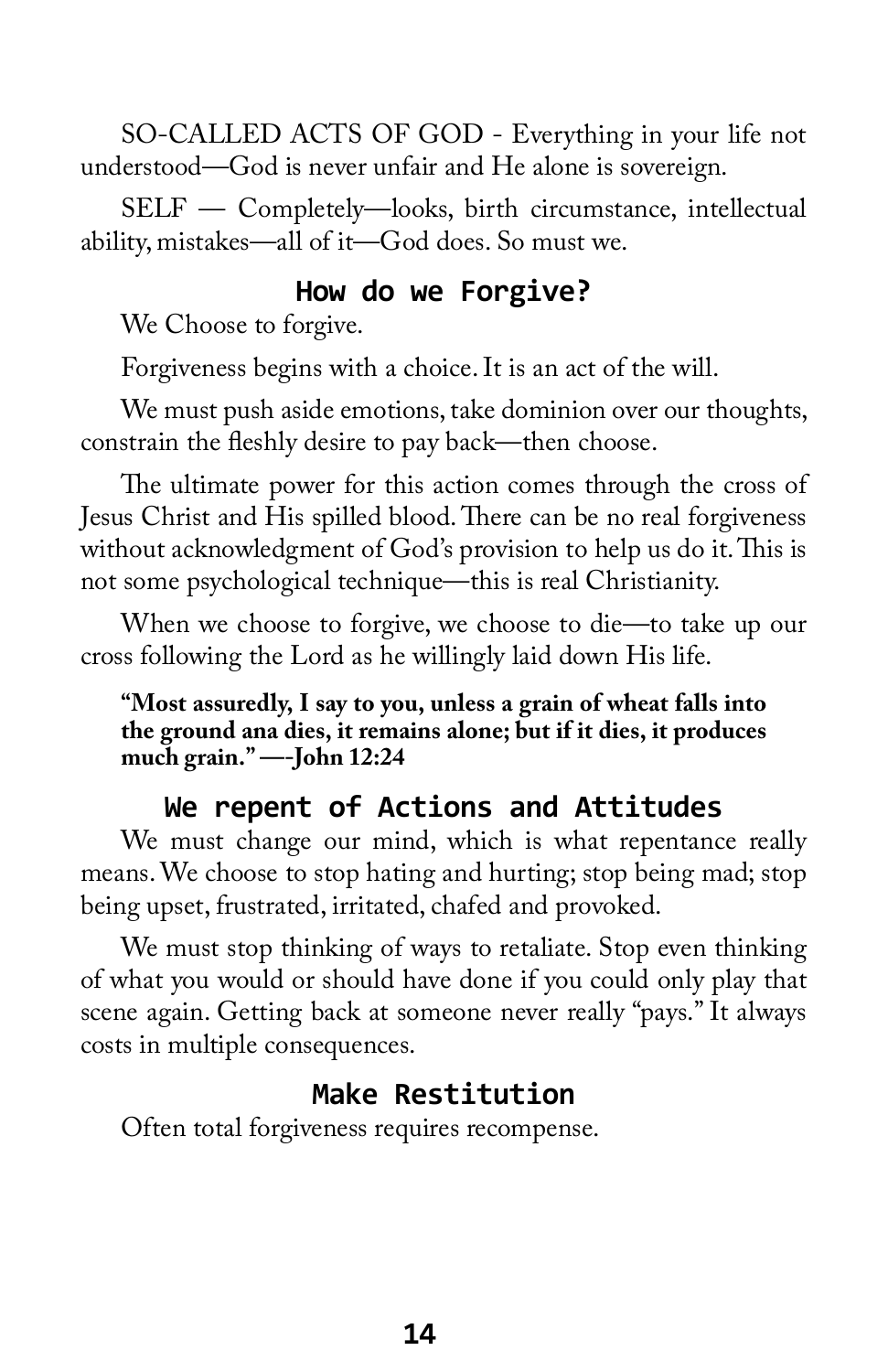Out of bitterness, we often take from others and hurt them. To clean the slate we must go ask them for forgiveness and/or seek to satisfy the debt owed by our offense.

On the other hand, we may be bitter because of a debt owed to us. To get free, we forgive the debt—no matter what it is. We turn it over to God and rest in Him. He promises He will repay if we leave it to Him.

What price is peace?

## **Be Healed**

Most who suffer from bitterness carry wounds unhealed. The continuing unforgiveness keeps the wound from healing. It is constantly agitated and reopened. Eventually, the physical body will begin showing damage.

Only God can heal emotional wounds and will, when asked. By His stripes we can be healed emotionally and physically, but we must appropriate it.

Ask and you will receive if you will believe.

## **Forgive Yourself**

Although some can find the grace to forgive others, many cannot forgive themselves. You can cause others hurt by not forgiving them, but the real devastation comes to the unforgiver. If we will not forgive ourselves, then we are saying that God has not also. Such an attitude fosters self-condemnation and guilt leaving one dysfunctional in many areas of life and especially in the spiritual realm.

## **Continue to Forgive**

There is a demonic aspect of bitterness called memory recall. People who cannot remember why they came into a room can remember some offense from years gone by—in great detail.

Although, we may take the initial step of forgiving, it may take weeks and months to purge the memory and emotions of the infection.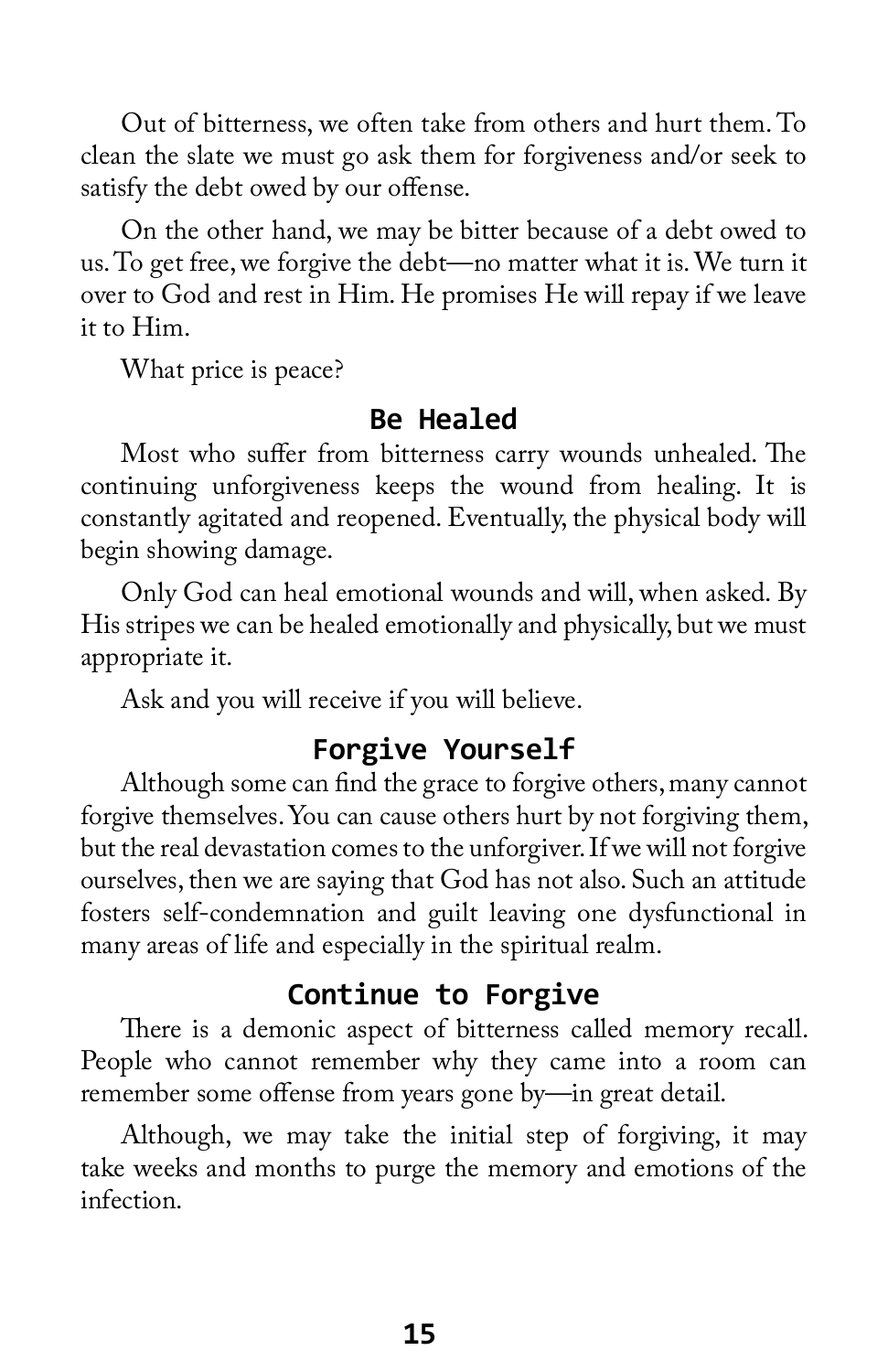Forgiving is like cleaning a sponge. Once a sponge has soaked up something like paint, it must be rinsed and rinsed to ever get all the paint out of it. In the same way, as thoughts come back about some hurt or abuse, we continue to choose to forgive. We simply say it: "I forgive them or that."

Eventually the emotions will settle and the pain abate. Out of this kind of life will come a pearl of great price—healing and peace.

As you pray the following prayer, and continue to pray it, you can find the way to total forgiveness and the peace that passes all understanding. Great healing will follow.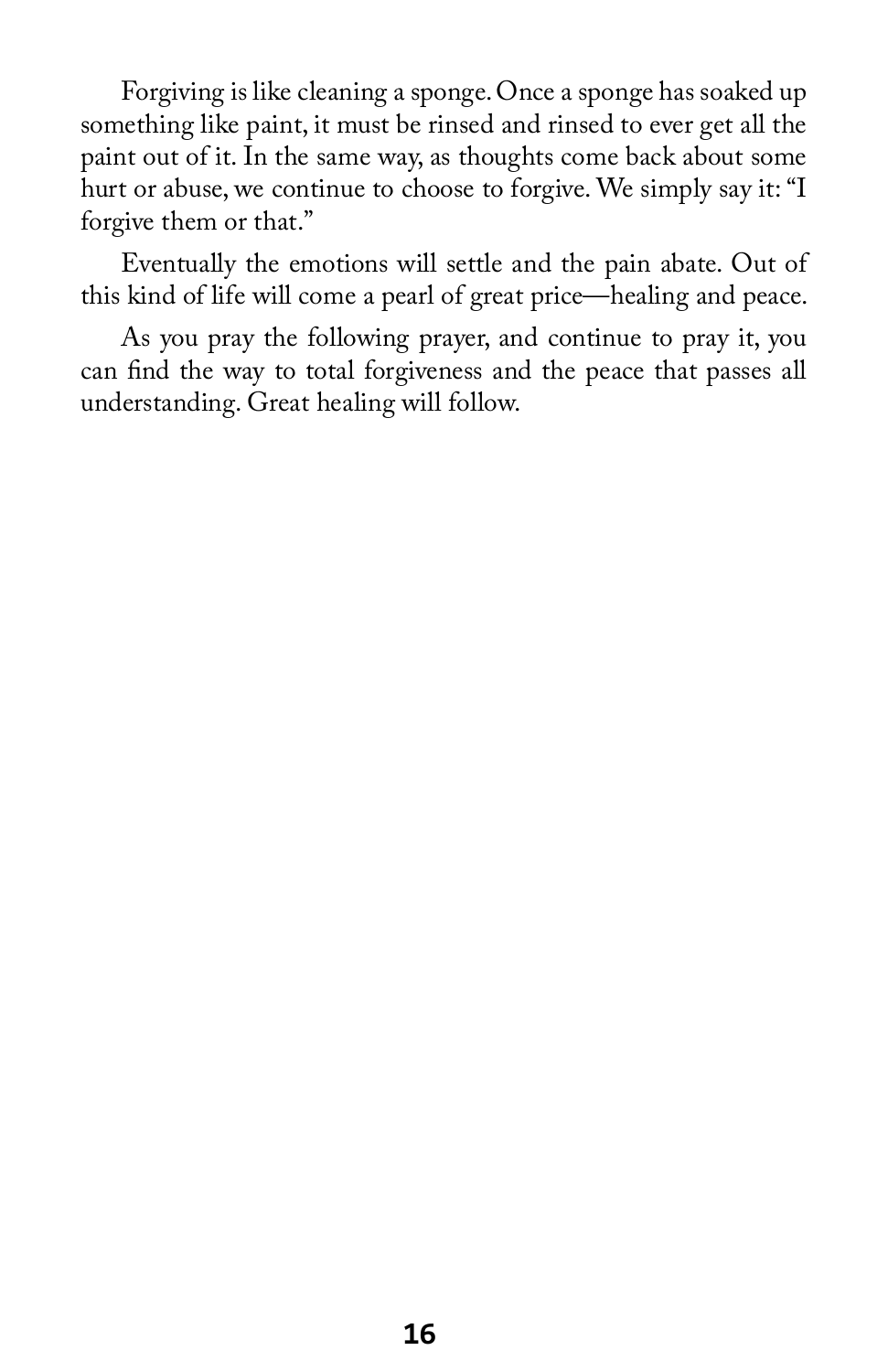## **A Prayer of Forgiveness**

**"And his master was angry, and delivered him to the torturers until he should pay all that was due to him. So My heavenly Father also will do to you if each of you, from his neart, does not forgive his brother his trespasses." -Matthew 18:34-35**

(To be spoken aloud)

Father in heaven, I reverence you as God of all the earth. I believe You sent Your son, Jesus Christ, to the earth.

I believe He gave up His place with you in glory, took on human form, taught and ministered to all people who would receive Him and submitted to unjust punishments.

I believe Jesus, the son of man, died on a cruel cross like a common criminal to absolve the debt of my personal sins, the iniquities of my forefathers and the sins of the world.

I thank you, Father in heaven, for raising Jesus from the dead to live forever as my great high priest.

Thank you, Father, for sending the Holy Spirit to set all of those apart who receive Him as baptizer and the One who empowers us to live the life of a true believer.

Father, in the Name of Jesus, I confess that I and those of my family as far back as Adam have not loved, but have resented certain people and groups who have hurt or disappointed us.

We have held:

UNFORGIVENESS, BITTERNESS, HATRED,

ANGER,RAGE, DESIRE FOR RETALIATION AND EVEN MURDER IN OUR HEARTS AND MEMORIES.

I confess we have caused hurt to others by our behavior and lack of love. You have told me in Your Word, that to be forgiven, I must forgive..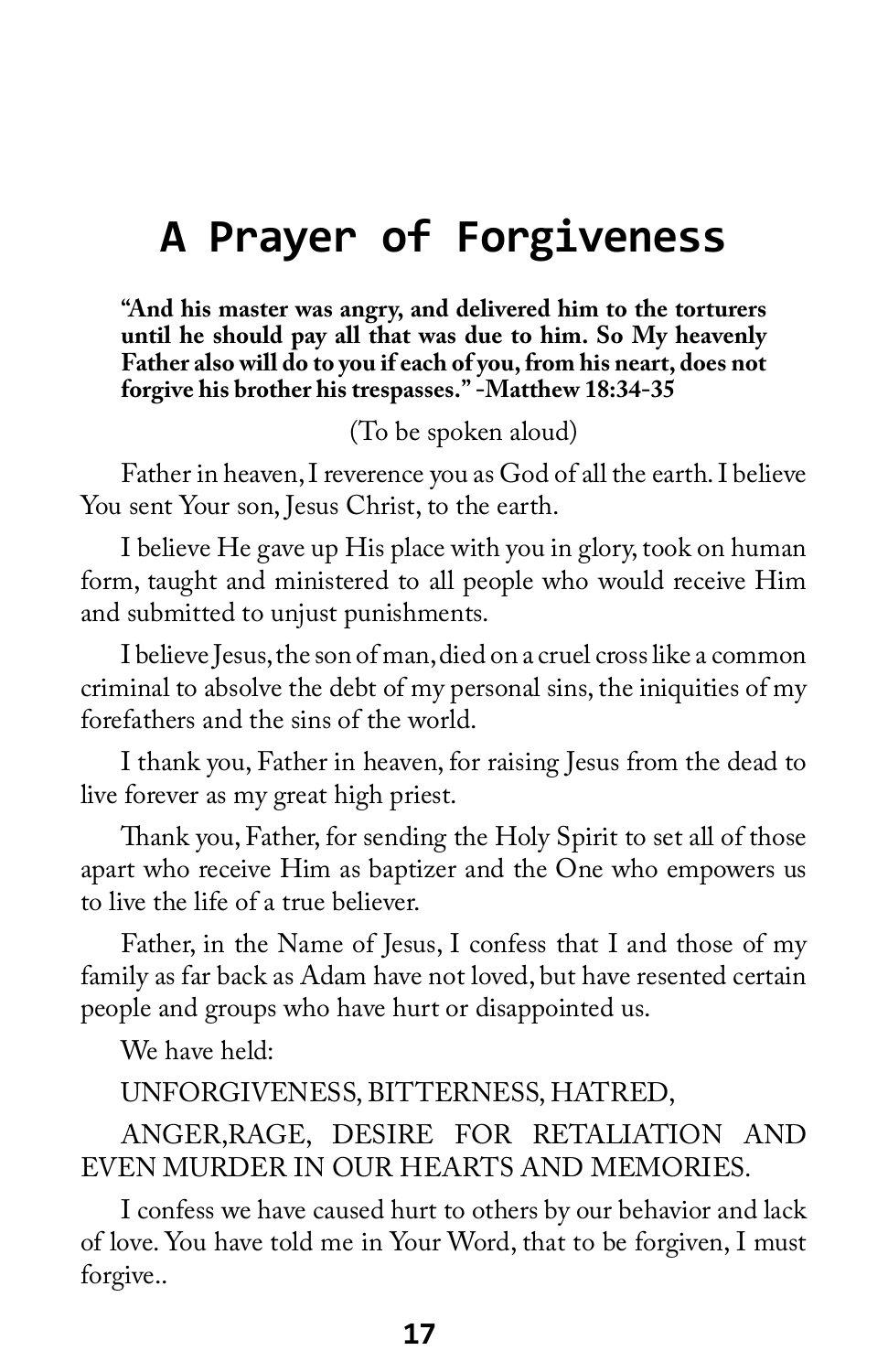I chose to obey Your Word individually and in behalf of all those in my family tree.

Father, I plead the work of the blood of Jesus, the Lamb of God, as authorization to come before You in this matter for myself and in behalf of all those in my family tree.

As God of the living who lives outside of time, bring all of the (Father's last name) and (Mother's last name) families before You that we may be absolved of our debts of unforgiveness.

I declare and confirm my and our forgiveness to:

- Each and every person, living or dead, who has in any way hurt, disappointed, betrayed, failed, abused or caused unjust pain to me.
- Every institution, organization or authority that has caused undue hardship in my life because of unfairness, thievery or deceptiveness.

Father, I wait now for You to bring to my mind, through, the Holy Spirit's, ministry any specific person or situation I need to forgive.

I will to forgive: (Pause here to see whatthe Holy Spirit brings to mind. Then specifically forgive each person or situation.)

Father, Your Word says that whoever calls on Your name shall be delivered.

I ask now for deliverance from the curses and effects of unforgiveness and bitterness and do renounce the unclean spirits involved.

I renounce, rebuke and expel spirits of:

## UNFORGIVENESS, ANGER, VIOLENCE, HATRED, RETALIATION, MURDER AND MEMORY RECALL.

I curse the root of bitterness to wither and dry-up to its roots and never again bear fruit in my life.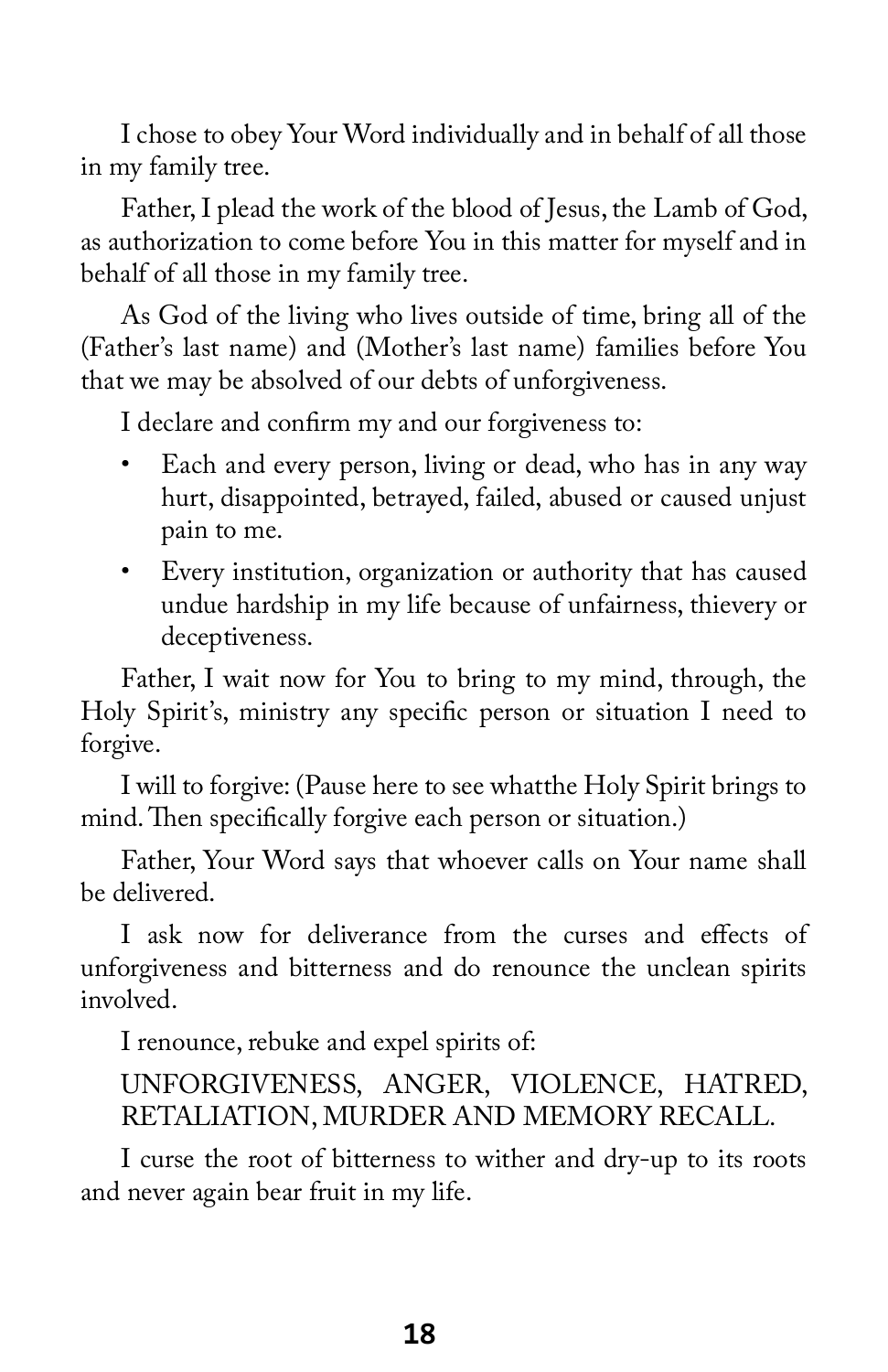I break every curse that has come upon me and my family because of unforgiveness and its effects.

Father, I now confess all of this as my personal sin including the sins and iniquities of my forefathers and ask Your forgiveness through the suffering and dying of Your Son and my Savior, Jesus Christ.

Father, in heaven, I do now receive Your forgiveness knowing I have forgiven. I believe Your Word that says if we confess our sins You are faithful and just to forgive our sins and cleanse us from all unrighteousness.

Thank you, for cleansing us from all the effects of unforgiveness and bitterness.

In the Name of Jesus Christ, I renounce, rebuke and cast-out the unclean spirits of guilt, condemnation, unworthiness, shame, infirmities and fears that have come in because of a bitter heart.

I stand now, believing I am forgiven, knowing there is no condemnation in Christ Jesus.

> **I am forgiven, Father. I am loved. I am Your child. Thank You, now and forevermore. Amen.**